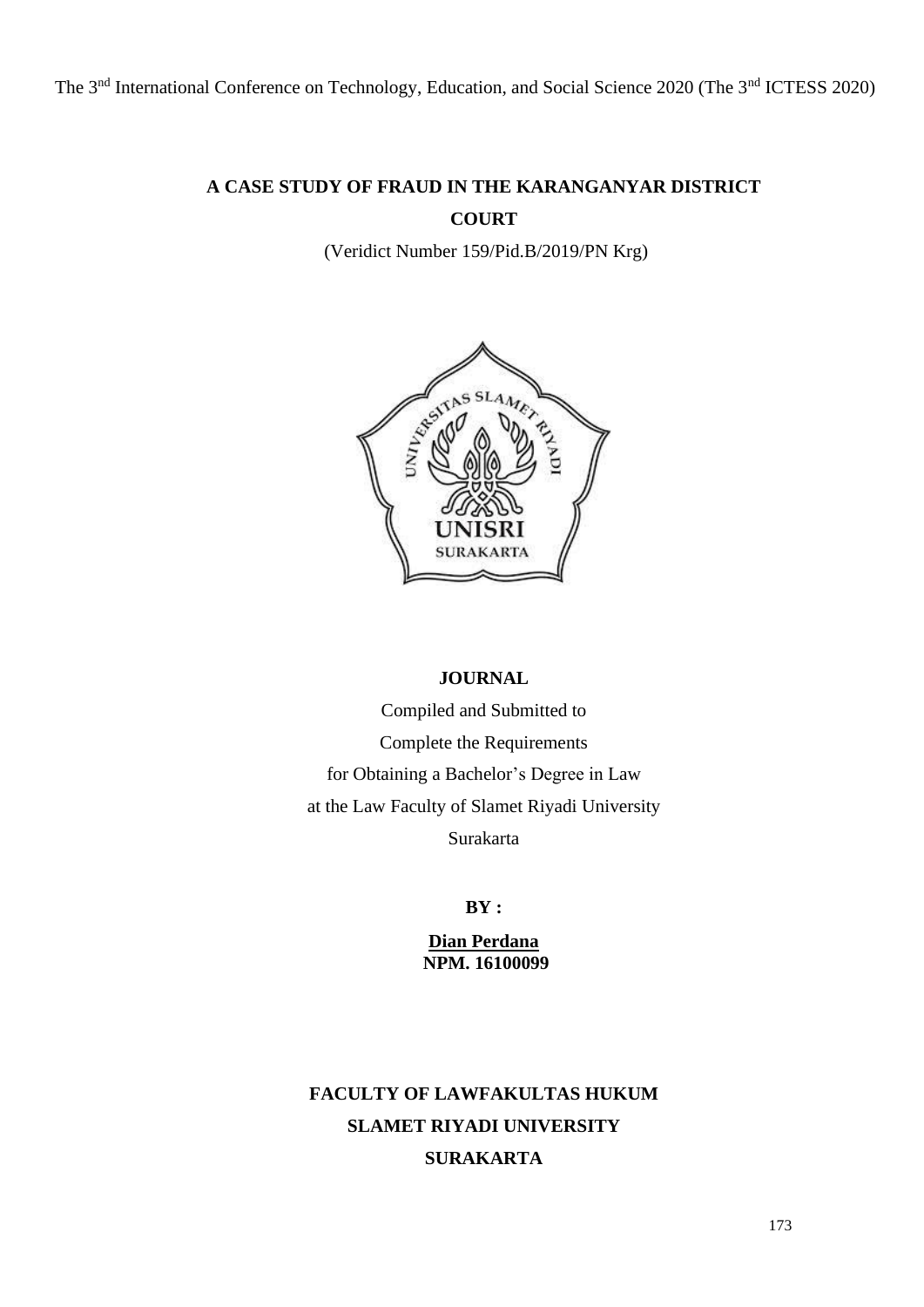## **2020**

# **A CASE STUDY OF FRAUD IN THE KARANGANYAR DISTRICT COURT**

**(Verdict Number:159/Pid.B/2019/PN Krg)**

Oleh :

Dian Perdana

### (16100099)

*[Dianperdana4398@gmail.com](mailto:Dianperdana4398@gmail.com)*

**Universitas Slamet Riyadi**

### *ABSTRACT*

The theoretical benefits of this research are expected to be able to contribute to legal science, especially criminal law and also those who have an interest in conducting research on criminal acts of fraud and are practically expected to provide benefits to development in the field of law and legal awareness of society in general.

This research is theoretically expected to contribute to the development of legal science, especially criminal law and also those who have an interest in conducting research on criminal acts of fraud and are practically expected to provide benefits to development in the field of law and public legal awareness in

This research was conducted with the type of normative legal research carried out by literature study of legal materials, both primary legal materials, secondary legal materials, and tertiary legal materials and / or non-legal materials, while the analysis method was carried out by collecting data which were then linked to existing problems are arranged systematically and logically, so that a research result is obtained on the Criminal Case Study of Fraud in the Karanganyar District Court (Decision Number 159 / Pid.B / 2019 / Pn Krg)

Based on the results of the research, it is concluded that, the defendant was charged with alternative charges by being legally proven and convincingly guilty of committing a criminal act of fraud as regulated in Article 378 of the Criminal Code, it is appropriate and has been based on facts at trial, valid evidence. in the form of witness statements, evidence, letters in the form of a statement letter, and statements from the defendant. The defendant was sentenced to 1 year imprisonment

Keywords: fraud, alternative indictmen.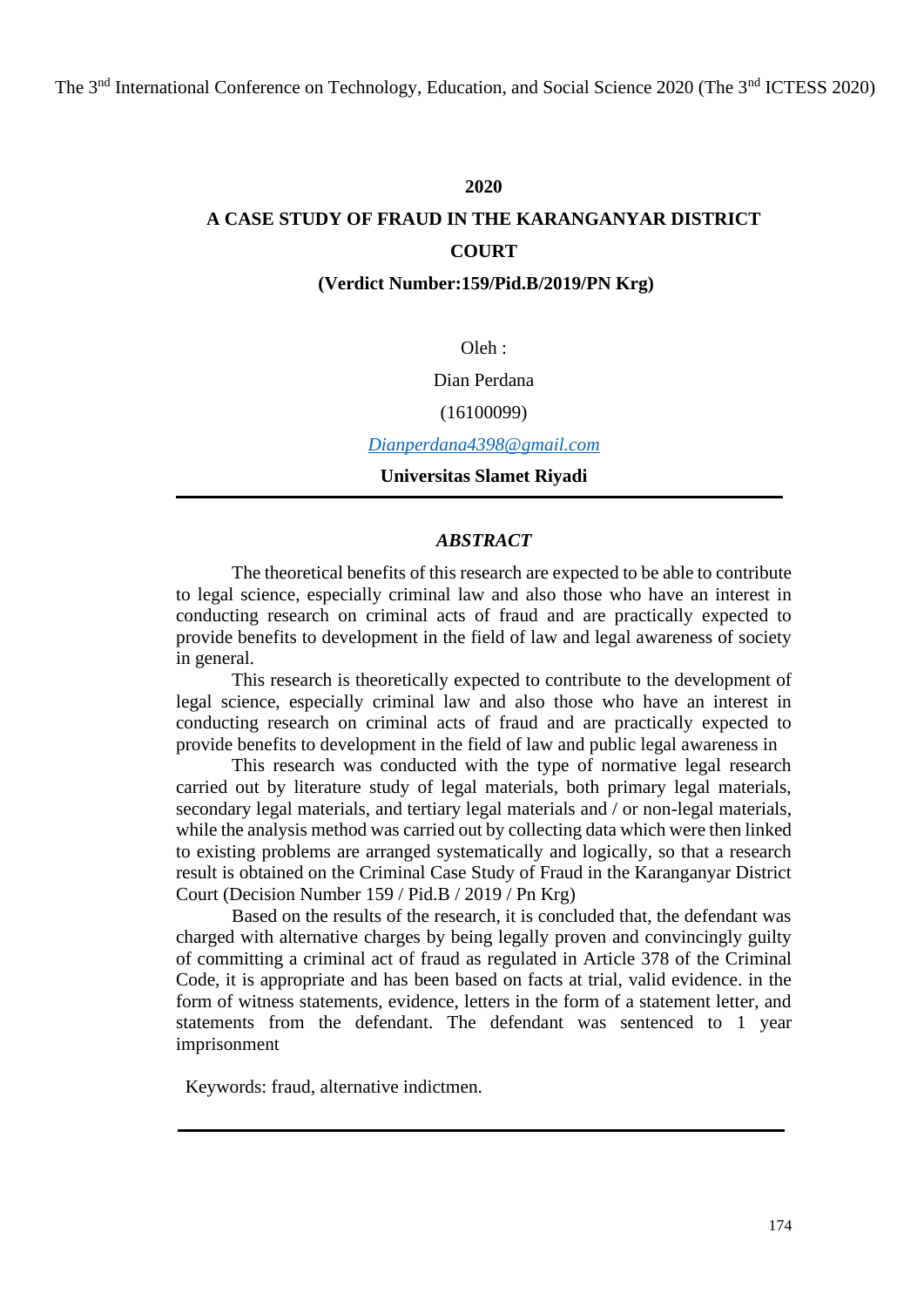## **A. BACKGROUND**

Crime is increasingly widespread in the public, this cannot be denied by its existence. Certainly, crimes that often occur in society are very disturbing security, so that action is disturbing security, so that action is needed to solve the criminals, the lack of crimes that often occur and are familiar with companies, namely fraud.<sup>1</sup>

According of Jhon Chipman's definition, it is produced to a variety of different moments and places, but some of them are insignificant in other definitions of true rhetorical haze. However, there are 3 (three) theories that refer to correct thinking and have great potential for acceptance of the truth. All three theories reject the hypothesis that courts are "makers" of laws, but that courts are only spokesmen who declare laws. The first theory is who considers law as an order of sovereignty, the second theory is about the legal definition of law, which examines the nature of law as corrupt courts and the Truth that applies to the existing general public and the third theory defines law, which considers the law as it is. which has been decided by the judge. $<sup>2</sup>$ </sup>

In the Decree of the Regent of Karanganyar Negri Number 159 / Pid.B / 2019 / PN KRG, the prosecutor in this case asked the Cianjur District Court judge who examined and tried this case to decide Defendan Wahidun Pranoto ALS Gupton Sigit. Bin Salam Legal evidence and convincing guilt of those who committed a criminal act of "fraud" as regulated and threatened by the criminal in the provisions of Article 378 of the Criminal Code, in alternative charges; As well as sentencing the defendant Wahyu Wahidun Pranoto ALS Sigit bin Salam with a prison sentence of 1 (one) year and 6 (six) months reduced until the defendant is in an orderly temporary detention and is still being detained. Result of the Decree of the Regent of the Republic of Indonesia Number 159 / PID. B / 2019 / Pn KRG decided that Wahyu Wahidun Pranoto ALS Sigit was legally and convincingly proven to have committed a criminal act of "fraud", as in the alternative indictment

<sup>1</sup> Tim Penyusun Kamus Pusat Pembinaan dan Pengembangan Bahasa, *Kamus Besar Bahasa Indonesia*, Jakarta: Balai Pustaka, 1990, hlm.952.

<sup>2</sup> *Ibid*, hlm. 201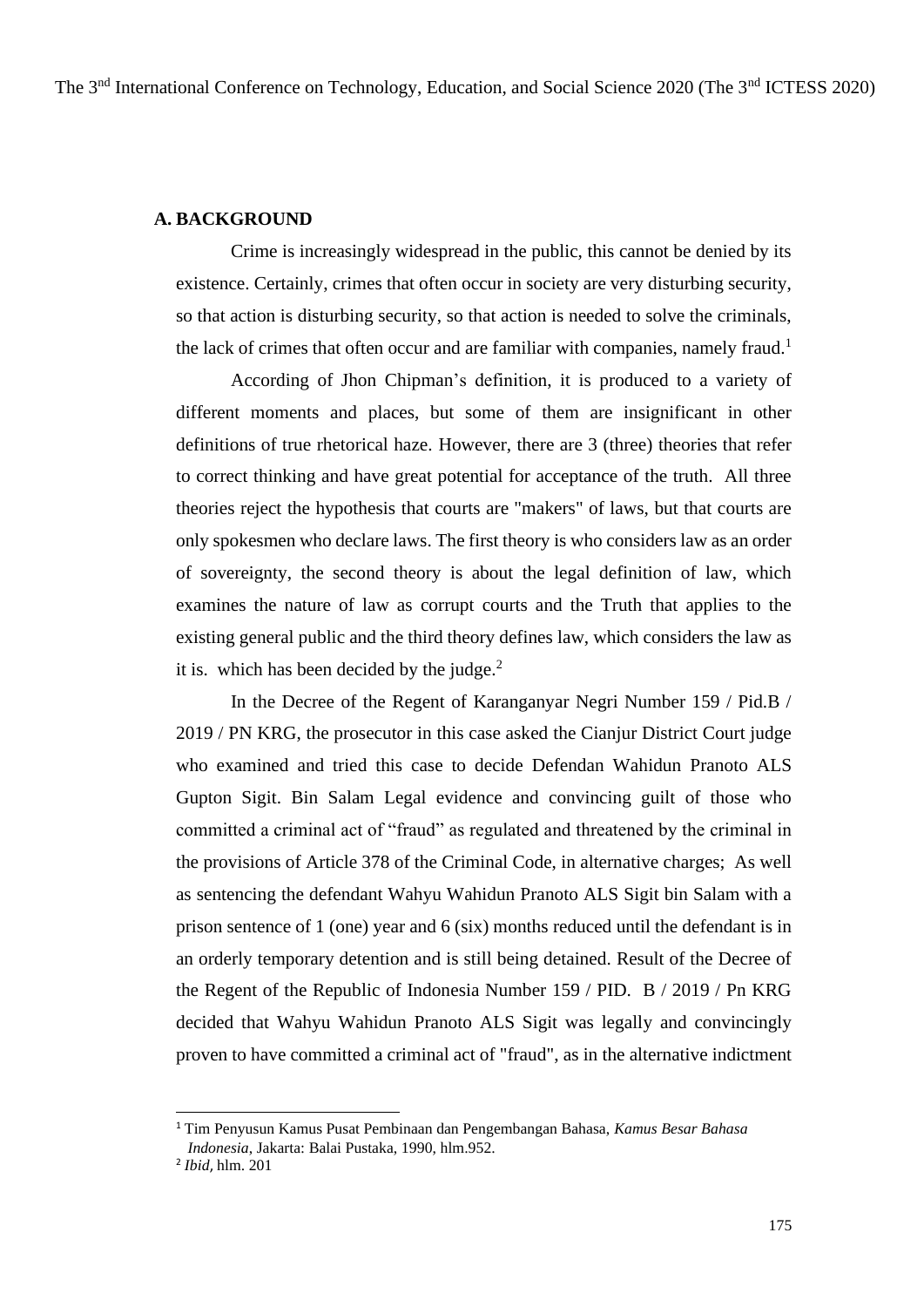of the Attorney General which sentenced the defendant to a maximum imprisonment of 1 (one) person.) year, the regulation on the duration of the arrest and detention of the defendant has been completely buried by the criminal and it has been determined that the defendant will remain in detention.

Based on the background description above, the formulation of the problem of this research is as follows: (1) How is the application of criminal law concerning the criminal act of fraud in decision number 159 / PID .B / 2019 / pn krg. (2) What is the judge's consideration by considering the imposition of criminal sanctions against the writer of the criminal act of fraud in decision number 159 / PID. B / 2019 / PN KRG?

#### **B. RESEARCH METHODS**

The type of search the writer uses is normative or doctrinal legal research because it requires secondary data in the library and obtains material from primary and secondary documents.

The method of this research is using descriptive approach, where this research aims to provide an overview, describe and explain the data obtained from the research.

Descriptive methods address some of the possible solutions to current problems by collecting, collating, classifying and interpreting data and ultimately concluding. $3$ 

Based on this understanding, in this study he will describe the decision on the Karanganyar District Court number: 159 / pid.b / 2019 / pn.KRG. related to the positive legal theory governing the crime of murder.

Data collection techniques in normative legal research was carried out by studying literature on legal documents, primary legal documents, secondary legal documents and tertiary legal materials.<sup>4</sup>

The analytical method used is a qualitative method. Data analysis was carried out by collecting data which was then linked to existing problems and arranged

<sup>3</sup> Winarno Surakhmad. 1998. *Pengantar Penelitian Ilmiah Dasar Metode dan Teknik*. Bandung: Tarsito. Hlm. 131

<sup>4</sup> Mukti Fajar ND dan Yulianto Achmad, 2010, *Dualisme Penelitian Hukum Normatif dan Empiris,* Yogyakarta: Pustaka Pelajar, hlm. 160.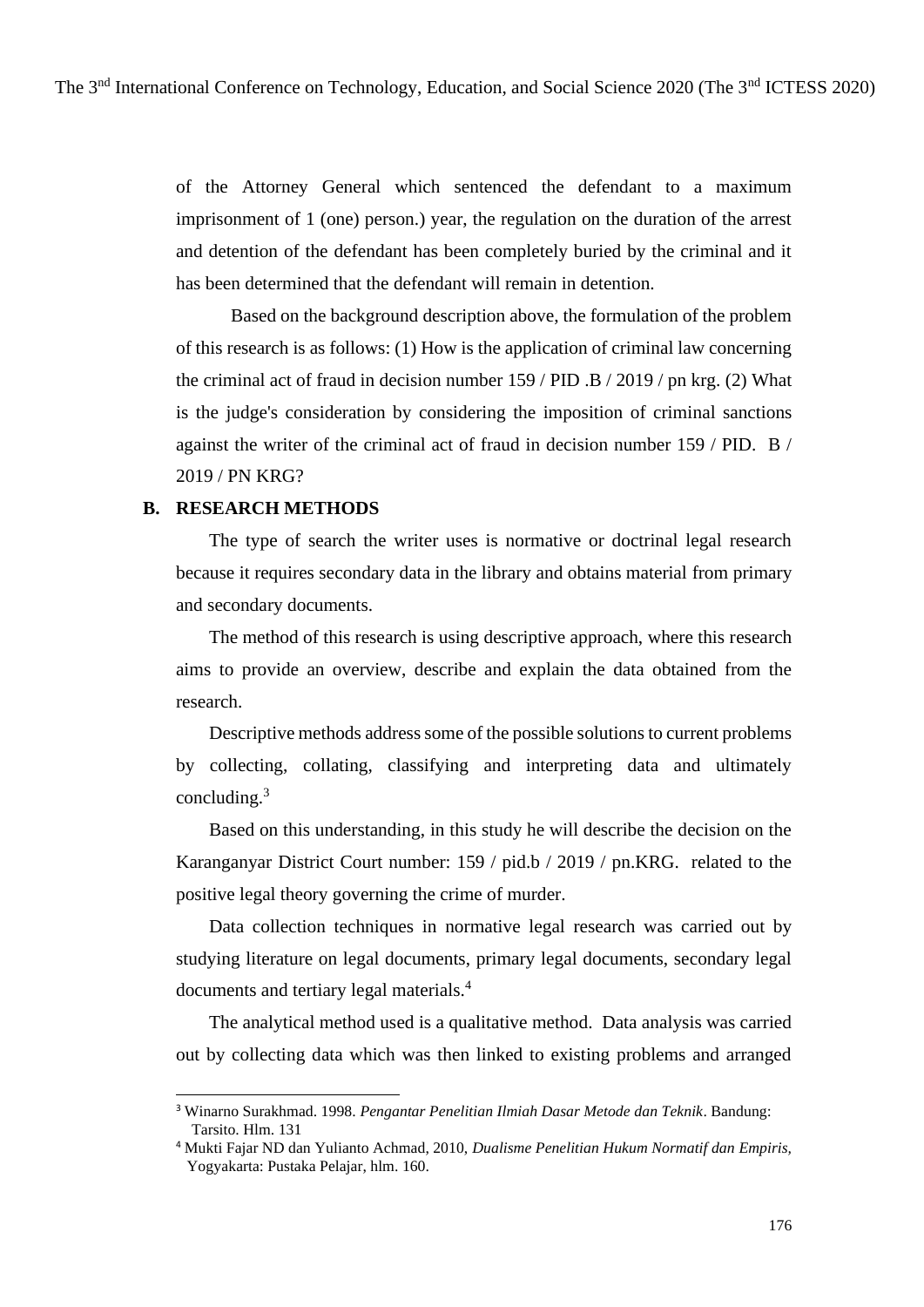systematically and logically, so that it was obtained from research on: criminal case studies from the decision of the Karanyary District Court Karanyar District Court: 159 / pid.b / 2019 /pn.krg.

# **C. THE RESULT OF RESEARCH AND DISCUSSION**

# **A. The Application of Criminal Law in Decisions: 159/Pid.B/2019/PN .Krg**

Legitimate evidence is a tool related to a criminal act, where these tools can be used as material evidence, to cause the judge's confidence, to the truth of the crime committed by the accused Wahyu Wahiudin Pranoto als Gupong ALS SIGIT BIN SALAM (ALM) regarding the decision of the Karanganyar National Court.

According to article 184 of the Criminal Code regulates are follows: 5

- (1) Valid evidence, such as:
	- a. Testimony;
	- b. Expert statements;
	- c. letters;
	- d. instructions;
	- e. statements of the defendants.

In the case of fraudulent decisions concerning the Karanganyar district court: 159 / pid.b / 2018 / pn. The Attorney General presented two pieces of evidence in the form of witness testimony and the statement of the defendant. The legal provisions have not been found or the rules regarding the various forms of preparation of the indictment are the forms of preparation. This indication was intended to arrest so that charges of criminal acts cannot be separated from prosecution or distribution. Judging that the measures were available, the charges had been arranged according to the following arrangements:

- a. Single Indictment
- b. Cumulative Indictment
- c. Alternative Indictment
- d. Indictment of Subsidiary / Subsidiarities (in layers)

<sup>5</sup> *Ibid.* Hlm 201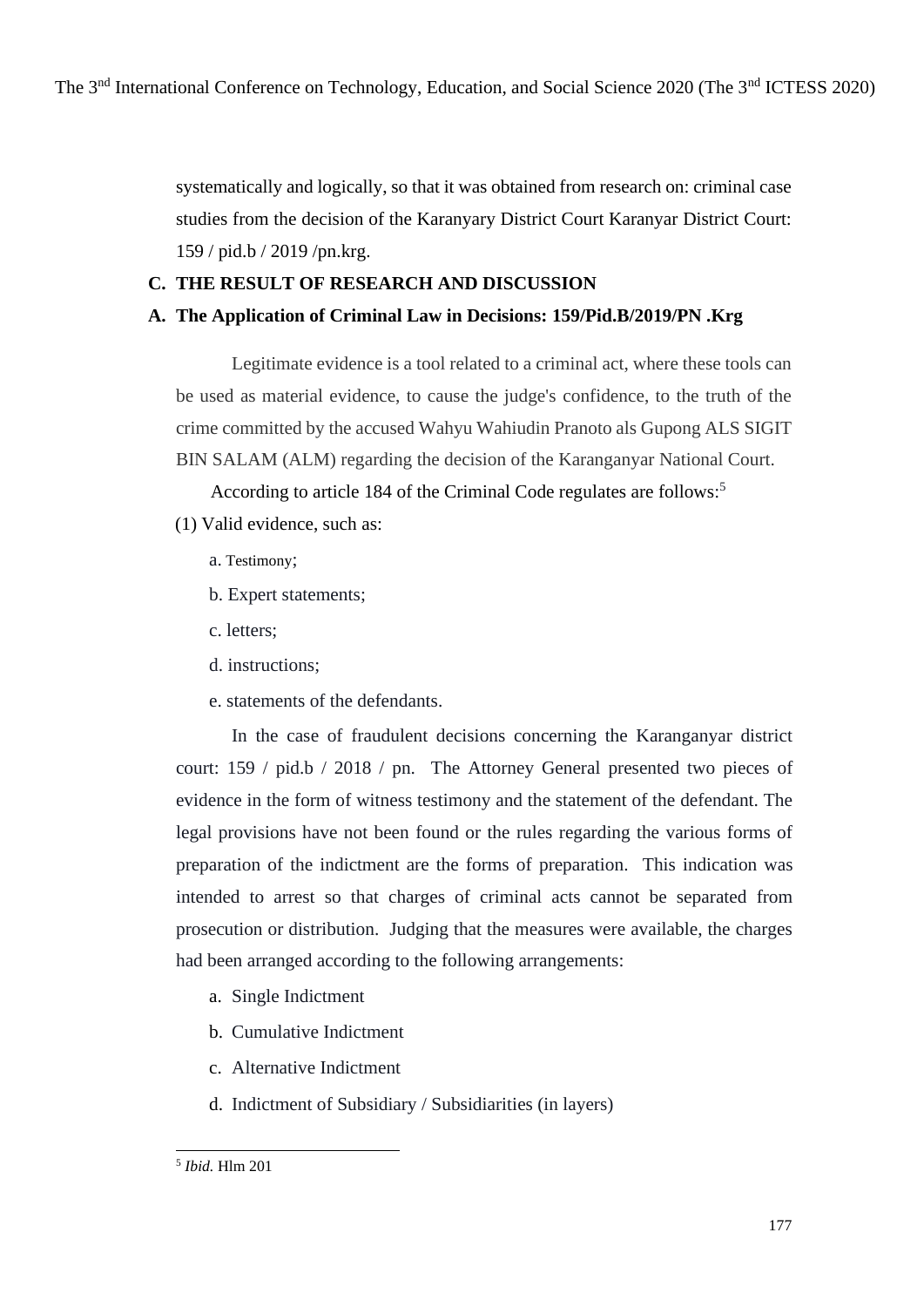#### e. Mixed / Combined Indictment

Mutual issues eliminate other doubts that are "kin" items about Defendan control. If the article is within Defendan is following a call competition or a series of lies by Defendan, then in this case there has been a fraud of Delik who violated Case 378 of the Criminal Code. Meanwhile, if the items are in Defendan guard, it is not the result of a supplier or a series of lies made by Defendan, except by the approval or agreement of the owner, Defendan sells or pawns promises in whatever way the Defendant treats his article as if he belongs to the truth of the owner, then In this case, he has been in effect of the subtle offense of the 372 Criminal Code. As a result, if it is clear that the violation of Case 378 of the Criminal Code means that it is impossible for him to violate Case 372 of the Criminal Code, and otherwise it is impossible for him to be proven against them. In the case of the Decree. 159 / PID.B / 2019 / PN.KRG, the guilt of the defendant State Guardian has been charged with an alternative form. Alternative demands were also imposed. As an alternative to advocating accusations, there are accusations, but their actions are only a.

On the basis of the above description, the judge's decision at the Karanganyar District Court, to decide the defendant Wahyu Wahiudin Pranoto as Sigit bin Salam (the departed) in prison for 1 (one) year in the crime of fraud. In the opinion of the researcher, the judge seems to have the criminal law against the writer of the criminal act of fraud in the case of decision number 159 / pid.b / 2019 / pn krg correct. The judge applied Article 378 of the Criminal Code.

# **B. Judges' legal considerations in the fall of the verdict against the perpetrator of the crime of murder in the event of a decision: 144 / pid.b / 2014 / pn.cj.**

The group of judges examines whether the defendant can be proven that the defendant has committed a crime or is not responsible for him, so all elements of the article are accused of defending the defendant and are fully filled with alternative charges, so that the group of judges takes into account legal facts. Direct alternative reference to one as provided for in Section 378 of the Criminal Law, which is as follows:

a. Whoever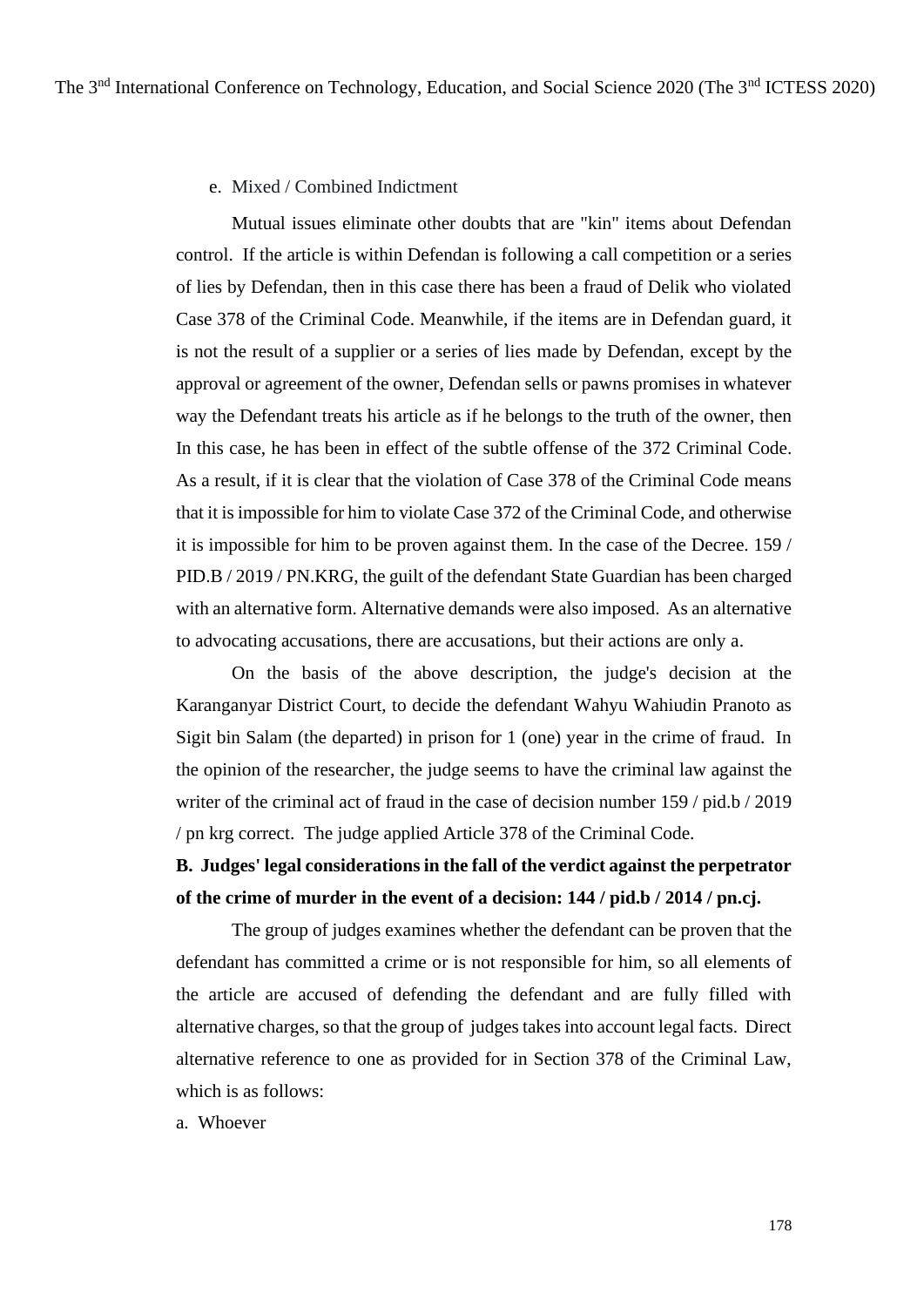Whereas what is meant by "anyone" (hijdie), here is any person or anyone as a legal subject, referring to the subject of a criminal act or to support the rights and obligations that apply and / or can be implemented in the Criminal Law. Indonesia, which, in the trial of the Karanganyar Prosecutor's Court, was presented by the defendant Wahidun Pranoto ALS S1GIT BIN SALAM (ALM), whose identity after being studied on it is consistent with the identity of the accused listed in the indictment of the public prosecutor and based on testimony of control under oath to refer to the defendant and the defendant's declaration, we do not yet know that the defendant. The applied and / or enforceable by the provisions of Indonesian criminal law, so that the "whoever" element has been completed.

b. With the Intention to Benefit Yourself or Others Unlawfully.

This element means that the law is carried out by the defendant, where the defendant has aroused the intention to do something and that the act is carried out on his own will by this action being carried out against the rights of others or not as for the applicable laws in daily community daily life.

c. The elements carry false names or false dignity, by towers or series of deceptions, by transferring another person to convey one thing to him, or giving a debt or quashing a claim.

By imposing criminal handling against the accused, the group of judges has many considerations, ranging from public requests, the realization of the elements in accordance with the articles being invoiced and always paying attention to fraud laws and there is no reason to do so Faced with pengarrows so that this is punished and matters established. and mitigate so that the defendant will report his actions in accordance with the verdict transmitted by the group of judges.

#### **D. CLOSING**

#### **A. Conclusion**

Application of Criminal Law of Karanganyar District Court Judges in Decree No. 159 / Pid.B / 2019 / PN.KRG which states that the defendant is legally and convincingly to commit the fraud crime stipulated in Article 378 of the Criminal Code, is appropriate and based on facts at trial, valid evidence in the form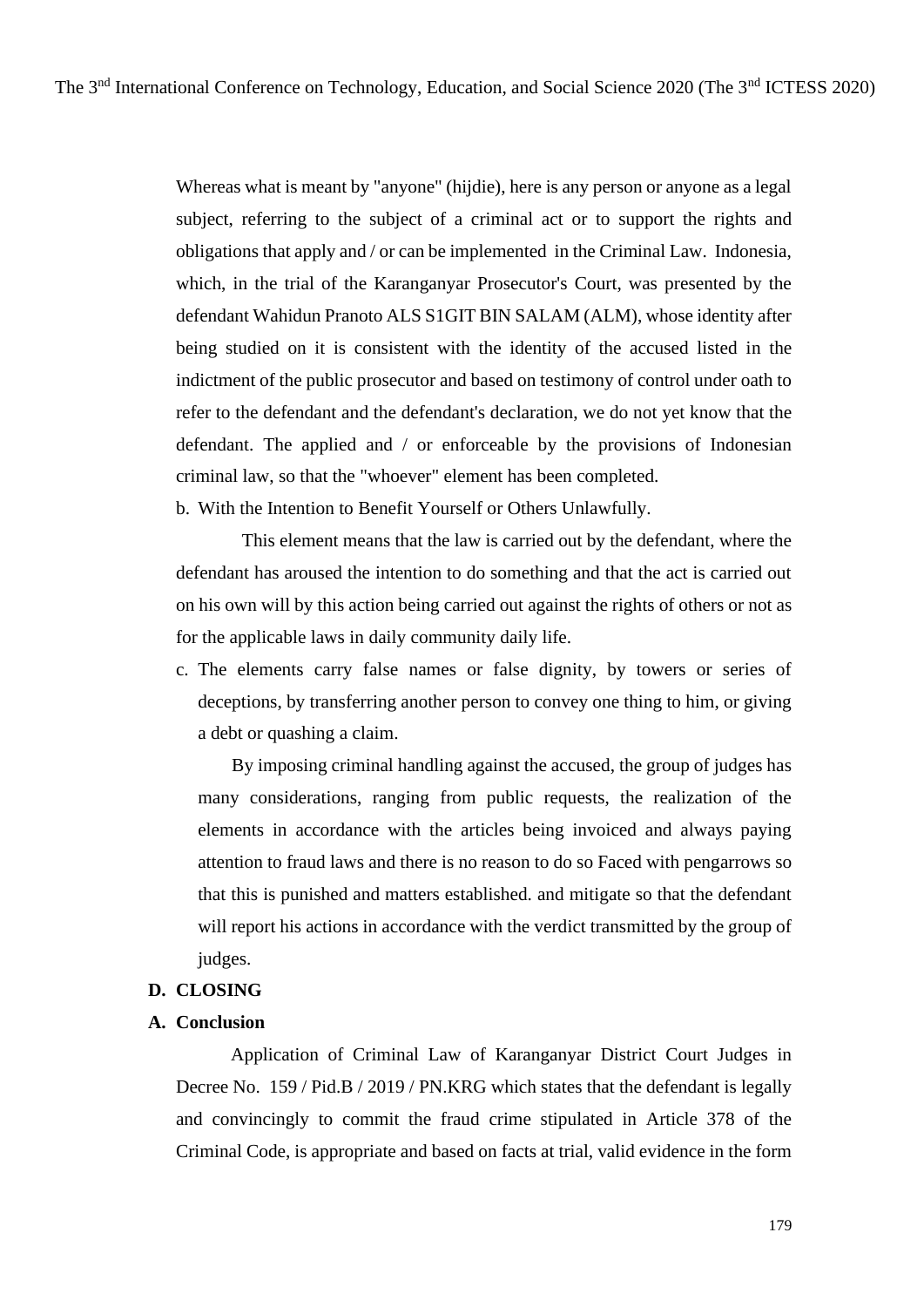of witness testimony, evidence, a letter in the form of a statement letter and a declaration of the defendant. By imposing a prison sentence of 1 (one) year and the period of detention that has been conveyed is reduced by the criminal charged.

OVERVIEW OF THE KARANGANYAR COURT CODE at Domestic Number: 159 / pid.b / 2019 / pn.KRG, including non-legal and (sociological) urrium considerations. Taking into account that the group of judges assessed the elements of article 378 of the Criminal Code. But the group of judges considered the sociological factors of the defendant who admitted guilt and would no longer repeat the action, also the author of the family, so the group of judges imposed a prison sentence of 1(a) year.

### **B. Suggestion**

Judges to decide a case must always hold the applicable law and legal rules and be supported by their convictions because of decisions that are transmitted by the responsibility of the judge to Allah SWT, the nation and the state.

The role of law enforcement is to provide treatment by imposing criminal penalties indirectly or imposing sanctions in the form of a president on criminals, and the proponents who regulate that the administration should be increased should produce deterrents and affirm the writers' awareness to improve their lives. So that the writer does not mean to repeat or commit crimes.

Every company must be more careful in transactions and communications with new people, because fraudulent crimes can occur anywhere and under all circumstances, even known people can commit criminal acts in various profitable ways. because it is law, therefore, society must be smarter and more careful so that something does not happen.